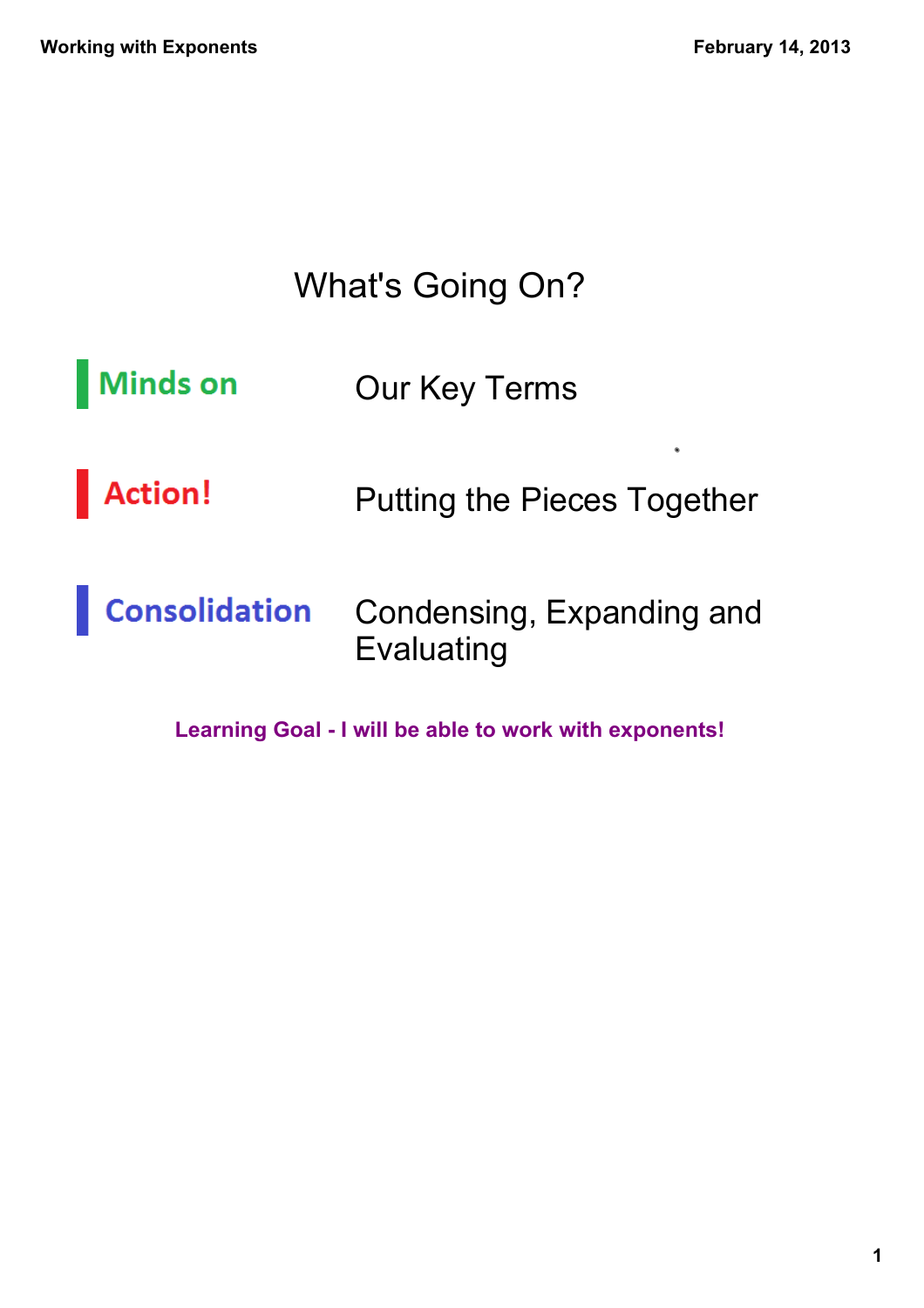

# **Exponents**

What do we already know?

If you were asked to evaluate **<sup>2</sup><sup>5</sup>** how would you do it?

- With a calculator ZXIXZXZXZ

 $-$  Without a calculator

 $2x2x2x2x2$ 



 $(x^{\times})$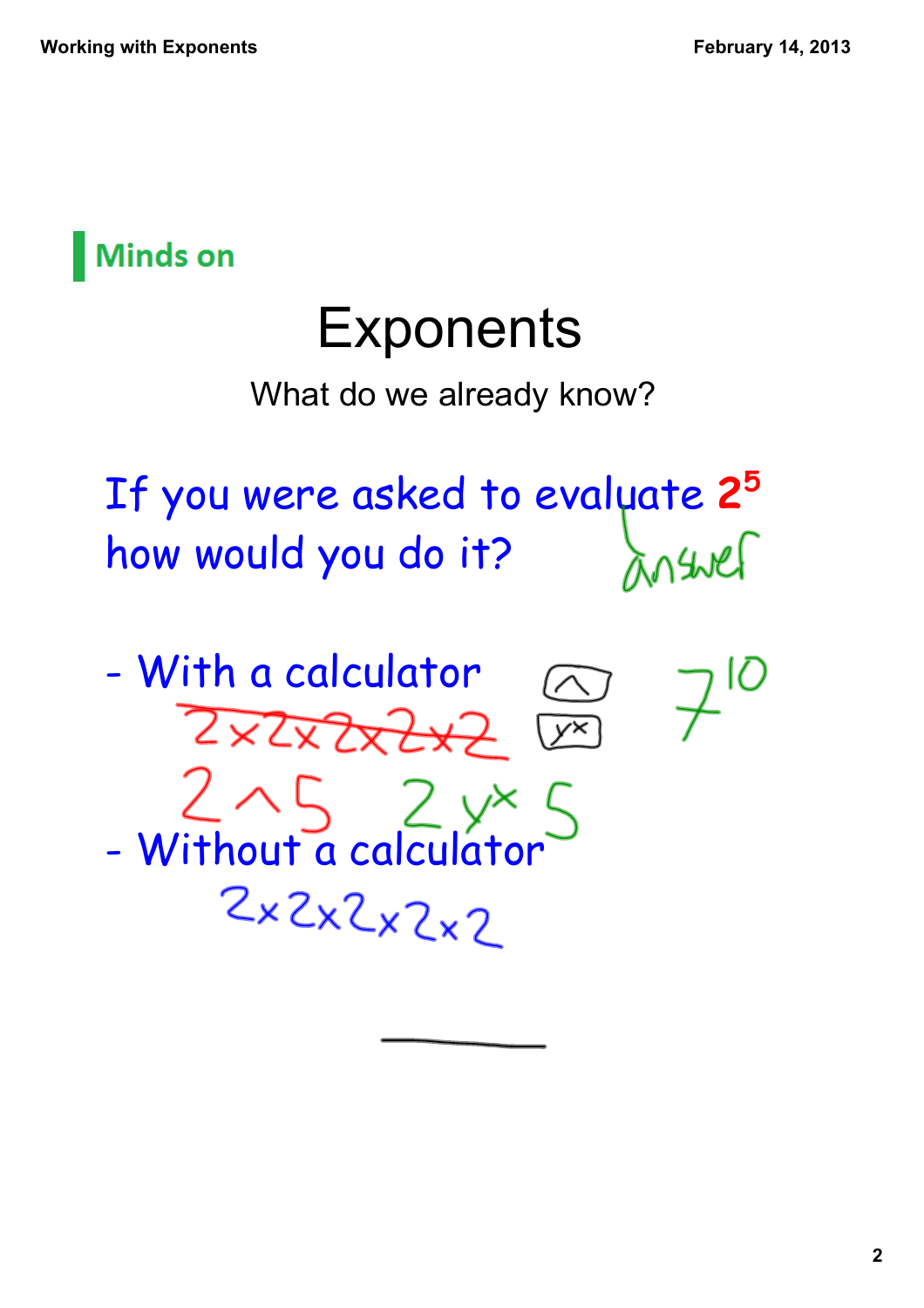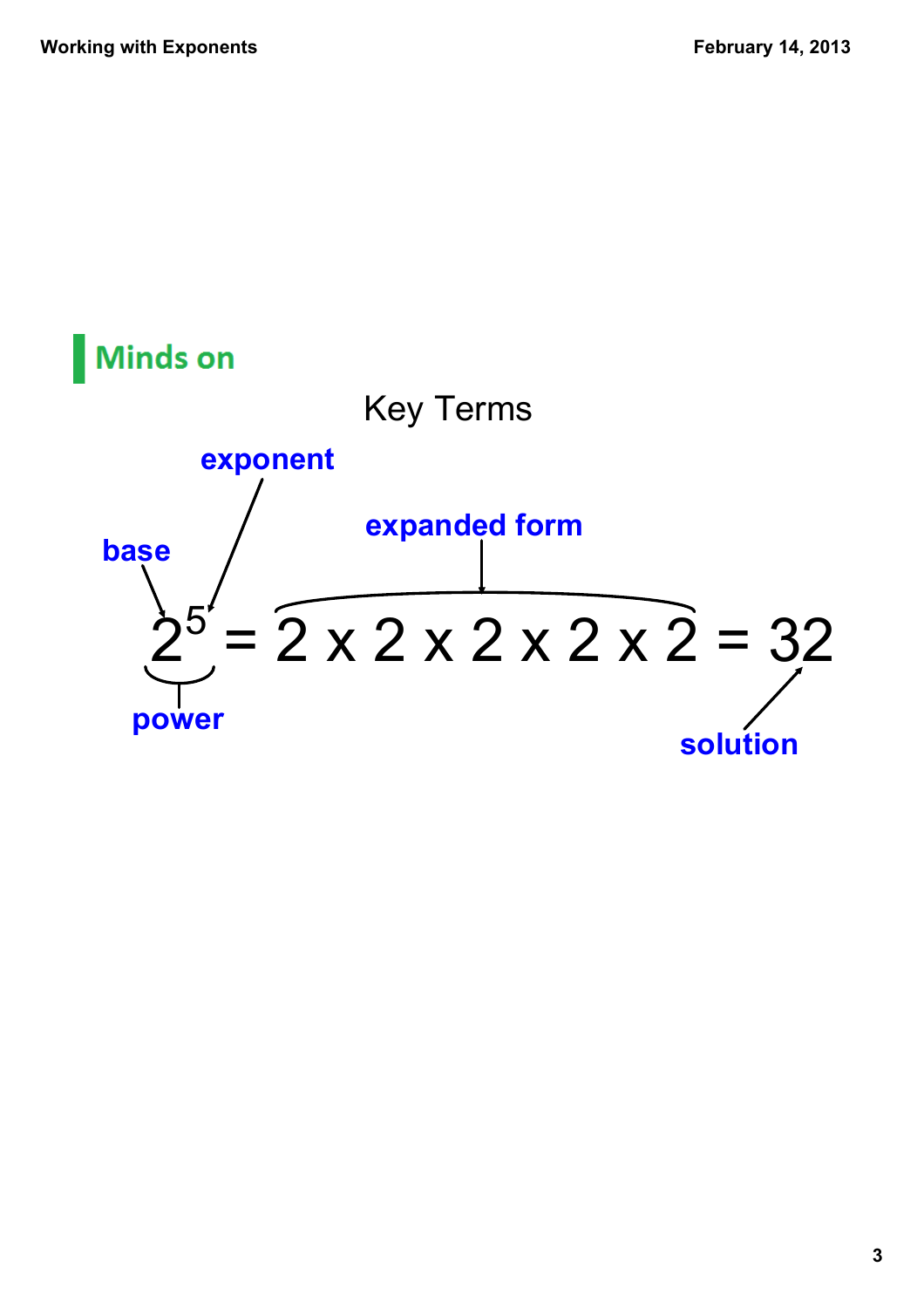

### **Puzzled?**

Find your group!

Each puzzle is made up of three pieces.

You will need to find the **expanded form**, **exponential form (power)** and the **solution**.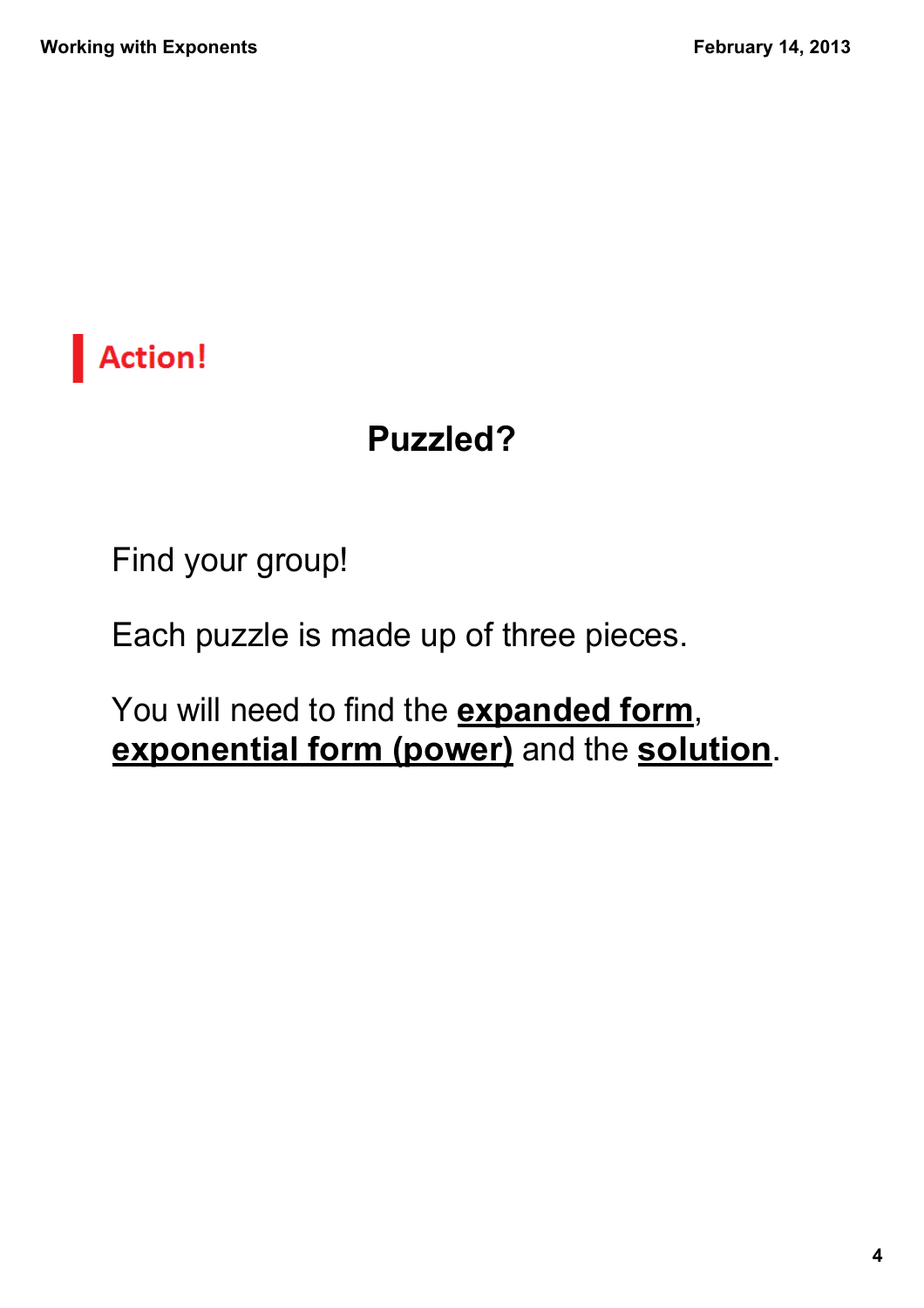

When we have a fraction to an exponent, we apply the exponent to the numerator **AND** to the denominator! Then just **evaluate** each!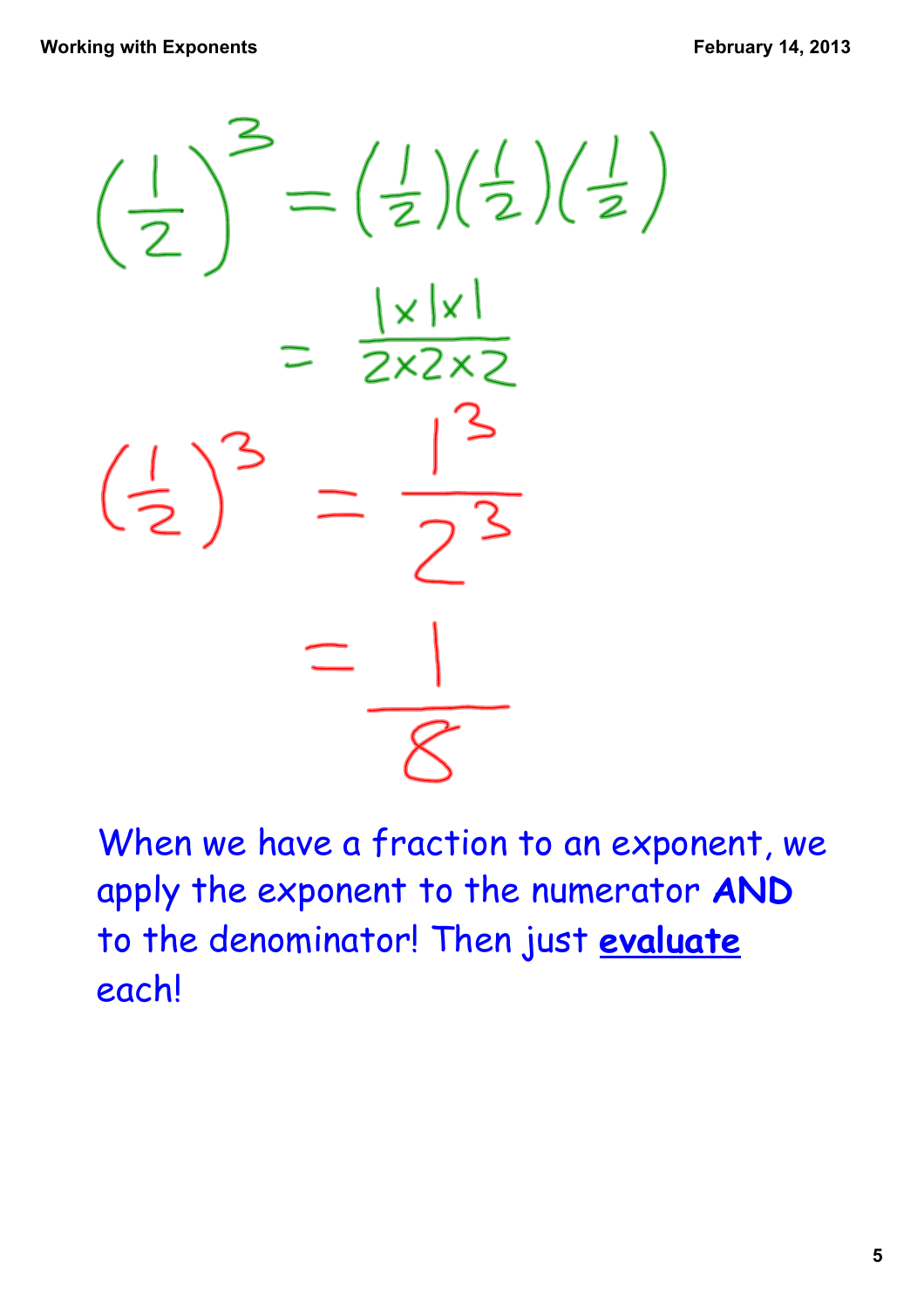$\left(\frac{2}{5}\right)^2$  =  $\frac{2}{\sqrt{2}}$  $\overline{25}$  $\frac{3}{2}$  $(-3)^{7}$  $\left(\frac{-3}{2}\right)\left(\frac{-3}{2}\right)\left(\frac{3}{2}\right)$  $\frac{1}{2}$  $\left(\frac{-3}{2}\right)$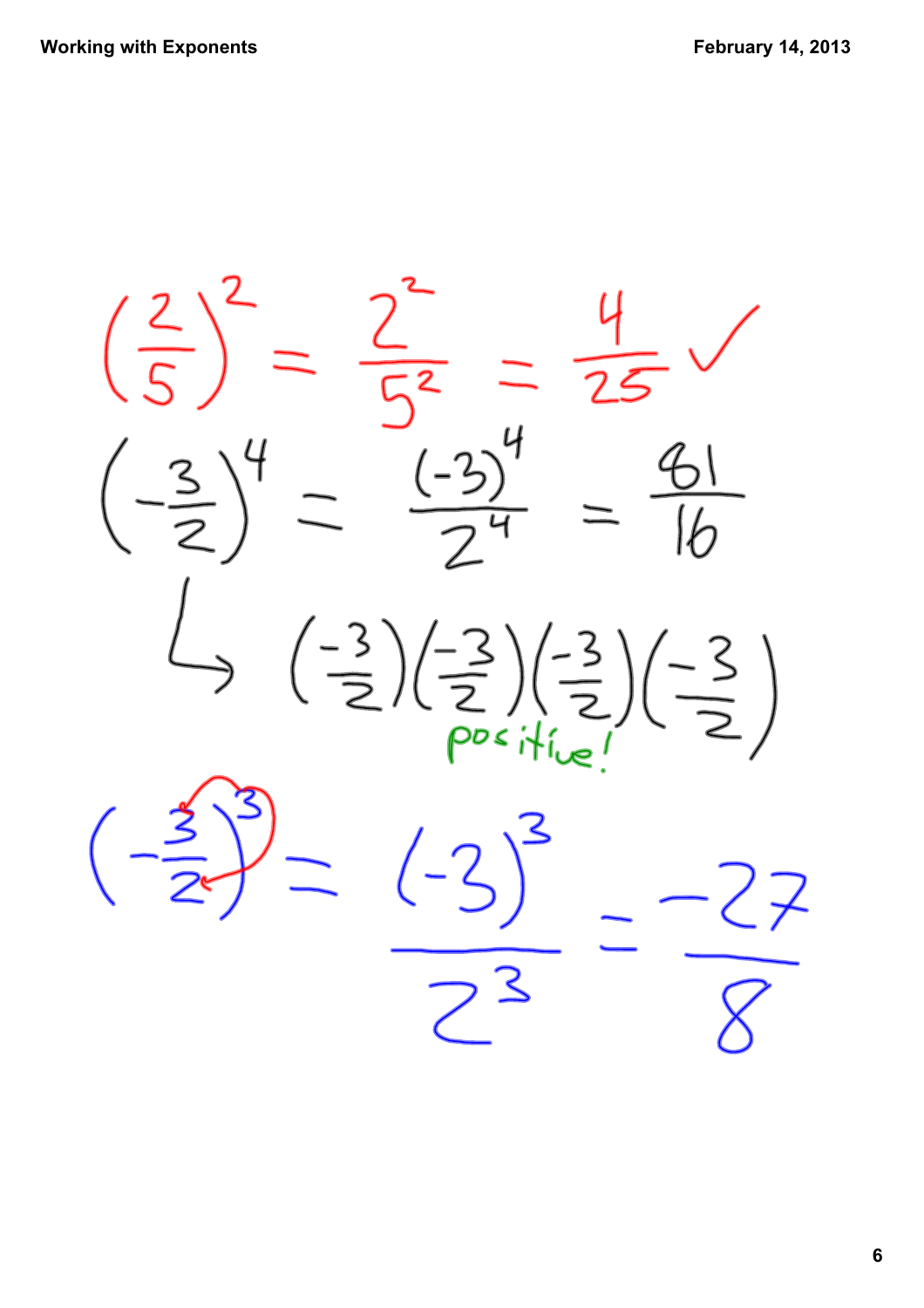## **Consolidation**

# Condensing, Expanding and Evaluating

### Work with a partner on the questions on your handout.

Check your answers (after every 3 questions) with another partner group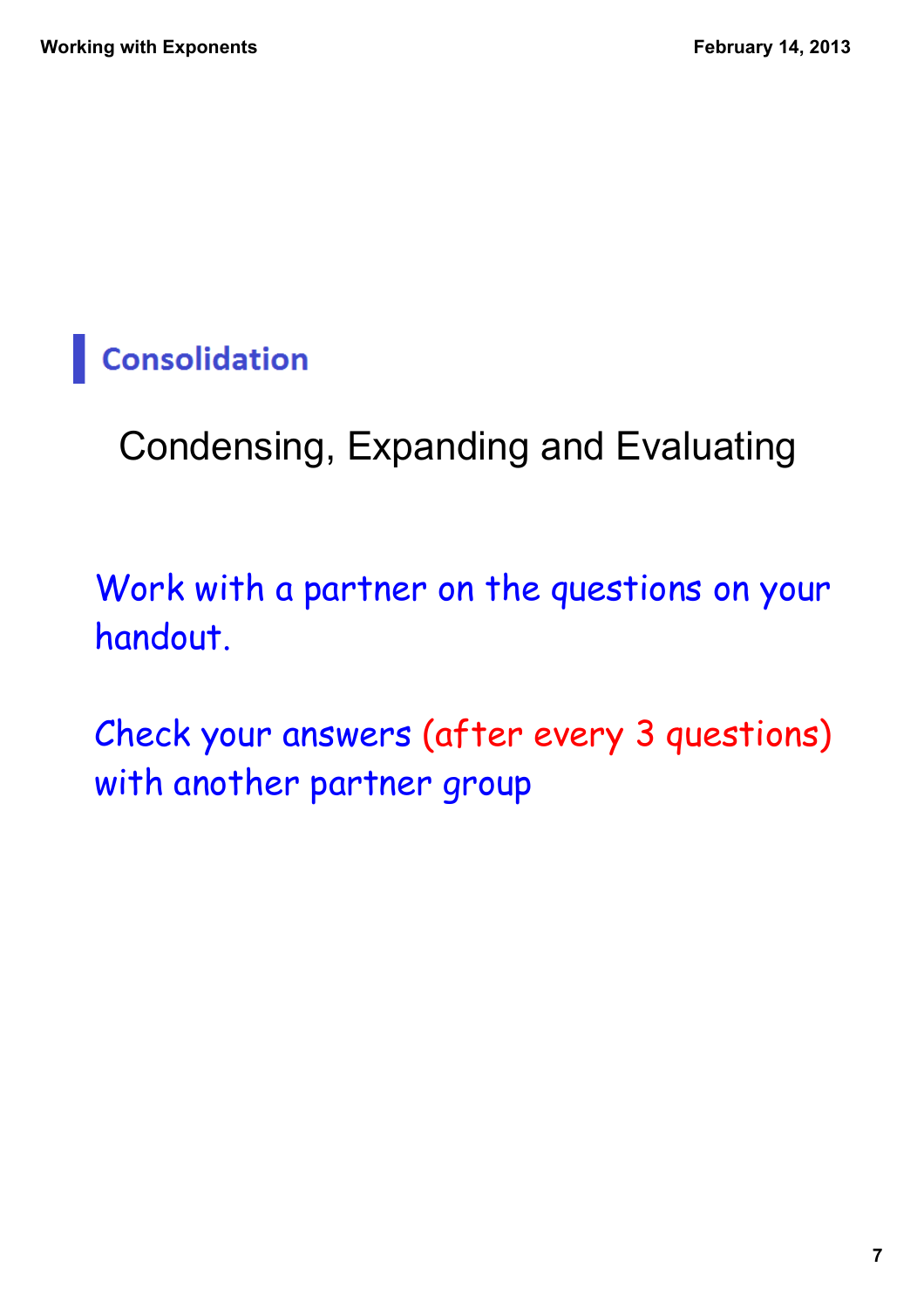Write as a single power.

a)  $7 \times 7 \times 7 = 7^5$ b)  $5 \times 5 \times 5 \times 5 \times 5 \times 5 \times 5 =$  5 d)  $(-3) \times (-3) \times (-3) \times (-3) \times (-3) = (-3)$ e)  $\left(\frac{1}{2}\right) \times \left(\frac{1}{2}\right) \times \left(\frac{1}{2}\right) \times \left(\frac{1}{2}\right) \times \left(\frac{1}{2}\right) \times \left(\frac{1}{2}\right) \times \left(\frac{1}{2}\right) =$   $\left(\frac{1}{2}\right)$ f)  $\left(-\frac{3}{4}\right) \times \left(-\frac{3}{4}\right) \times \left(-\frac{3}{4}\right) \times \left(-\frac{3}{4}\right) \times \left(-\frac{3}{4}\right) \times \left(-\frac{3}{4}\right) = \left(-\frac{3}{4}\right) \times \left(-\frac{3}{4}\right)$ g)  $\frac{5}{7} \times \frac{5}{7} \times \frac{5}{7} \times \frac{5}{7} \times \frac{5}{7} \times \frac{5}{7} \times \frac{5}{7} \times \frac{5}{7} \times \frac{5}{7} \times \frac{5}{7} \times \frac{5}{7} \times \frac{5}{7} = \left(\sum_{i=1}^{5} \right)^2$ h)  $b \times b \times b \times b \times b \times b \times b \times b \times b \times b = 0$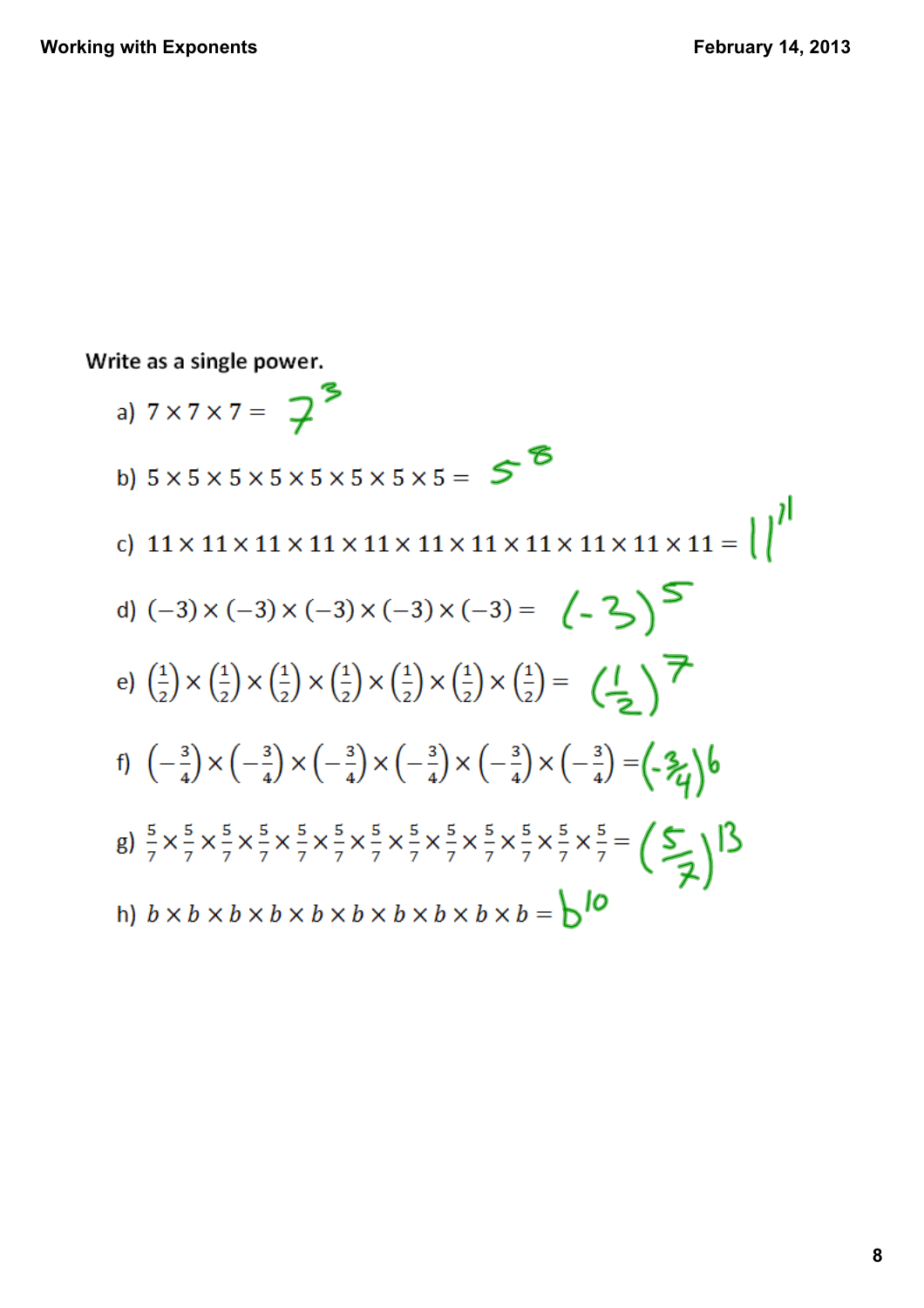Write in expanded form.

- a)  $13^8$  =  $|3 \times 13 \times 13 \times 13 \times 13 \times 13 \times 13$
- b)  $21^2$  =  $2|x2|$
- c)  $\left(\frac{1}{4}\right)^7 = \frac{1}{4}x\frac{1}{4}x\frac{1}{4}x\frac{1}{4}x\frac{1}{4}x\frac{1}{4}x\frac{1}{4}x\frac{1}{4}$
- d)  $(-1)^5 = (-1) \times (-1) \times (-1) \times (-1) \times (-1)$
- e)  $g^9$  = gxgxgxgxgxgxgxg+g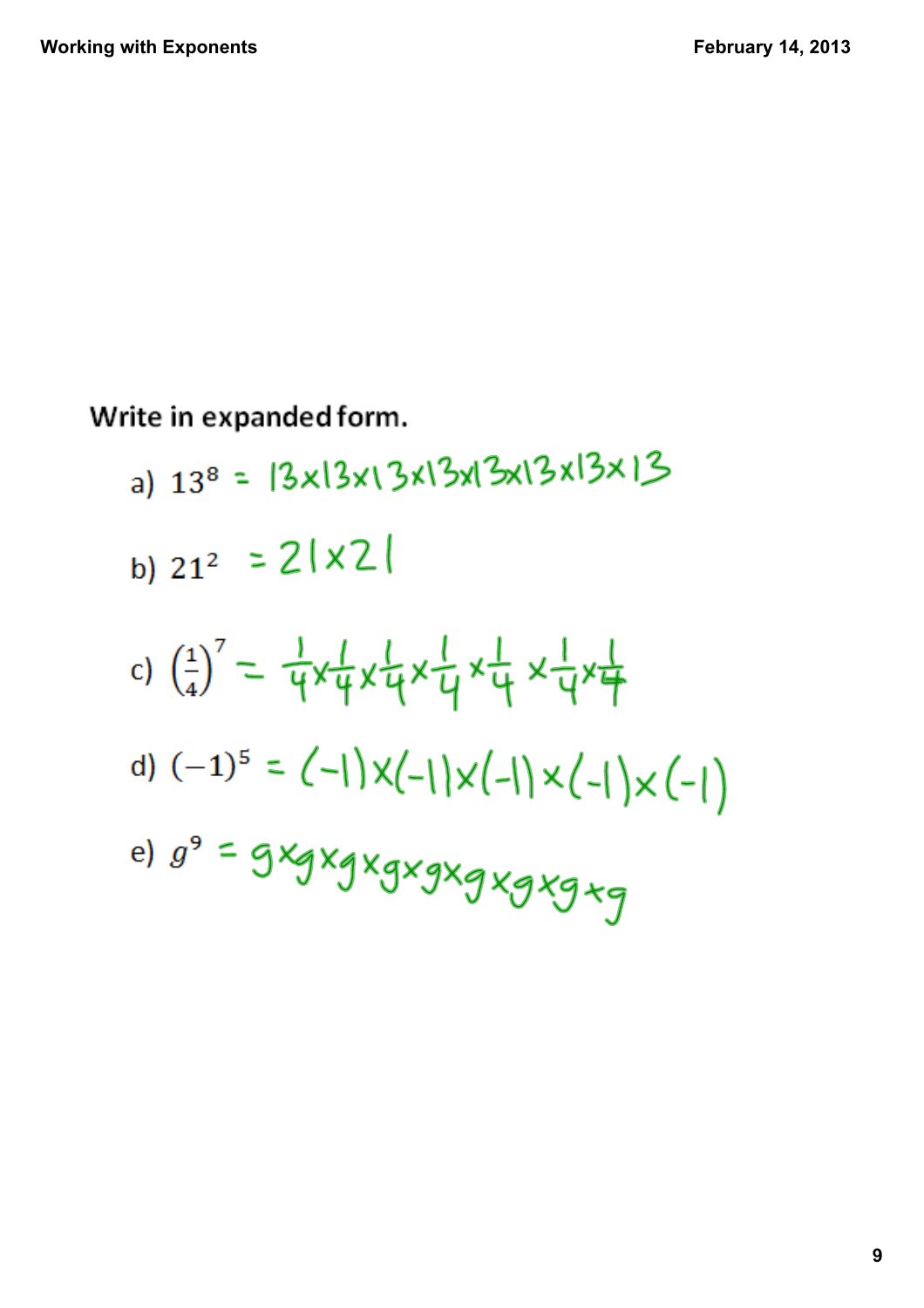| $ 9^2 = 3^2$                                    | $(-1)^4 =$        |
|-------------------------------------------------|-------------------|
| $ (-8)^3 = -5 2$                                | $(-1)^7 = -$      |
| $ (-8)^4 = 4096$                                | $ (-1)^{154} =  $ |
| $\left(\frac{3}{4}\right)^5 = \frac{243}{1024}$ | $(-1)^{221} = -$  |
| $1^5 =$                                         | $7^{\circ} =$     |
| $1^{58} =$                                      | $(-17)^0 =$       |

#### Evaluate (you can use a calculator, be careful with the brackets!)